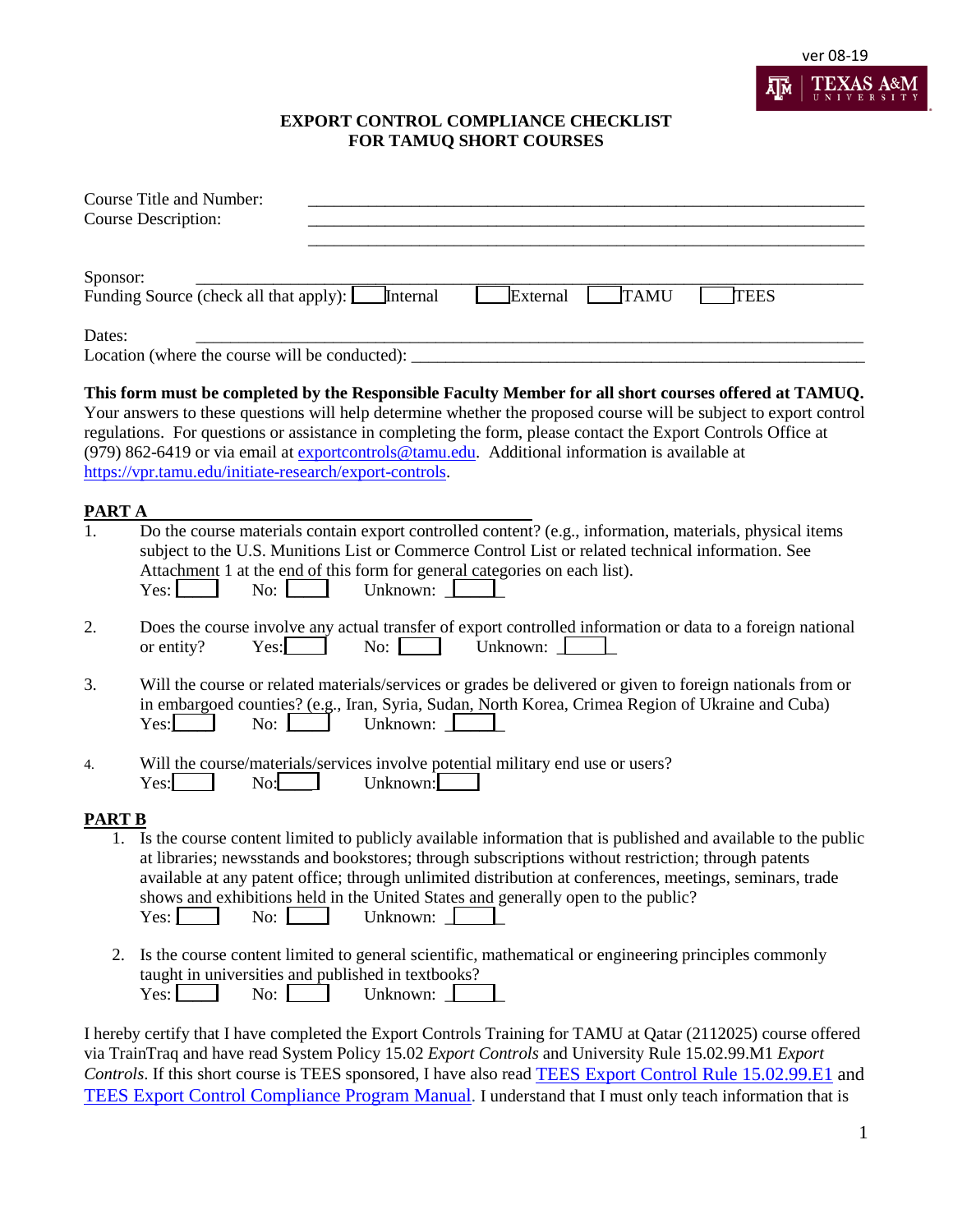not subject to export controls or that is exempt from export controls. I must refrain from answering questions regarding export controlled technology or information not found in the public domain. I understand that I could be personally liable if I unlawfully disclose export controlled information to foreign persons or entities.

| [Signature of Responsible Faculty Member] | Date:<br><u> 1980 - John Stone, Amerikaans en beskriuw fan de Fryske kommunister fan de Fryske kommunister fan de Fryske</u> |
|-------------------------------------------|------------------------------------------------------------------------------------------------------------------------------|
| College/Unit/Department:                  |                                                                                                                              |

**If "unknown" or "yes" is marked in Part A or if "unknown" or "no" is marked in Part B, forward this form to TAMU's Export Control Office for further review and approval. To reduce processing delays, include a brief explanation for the responses provided.** 

**Reviewed by the Export Controls Office**

**Date:**

**Result:**

Reviewed by: \_

 **[name] [title]**

| <b>Authorized signature:</b> |  |
|------------------------------|--|
|------------------------------|--|